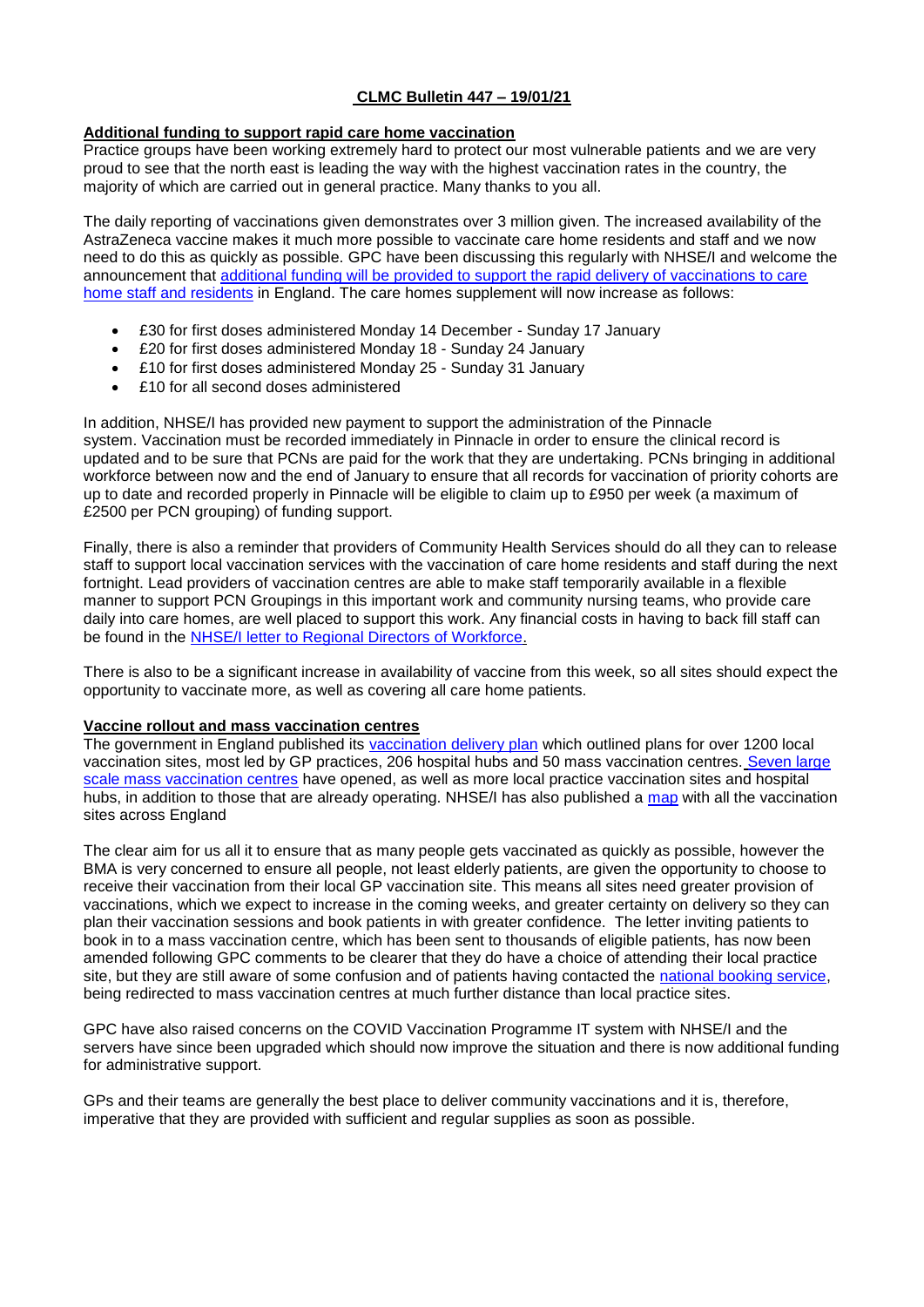### **Vaccination of healthcare workers**

The BMA [continues to call for all health and social care workers](https://www.bma.org.uk/news-and-opinion/vaccinate-frontline-staff-within-two-weeks-demands-bma) to be given urgent priority to protect an already depleted workforce and to help prevent the NHS becoming overwhelmed.

Practices should ensure that locum GPs they are in regular contact with are invited for vaccination either via hospital hubs or by the practice itself. Additionally, any healthcare staff who self-identify with their own registered GP practice should be vaccinated as per the [JCVI guidance.](https://assets.publishing.service.gov.uk/government/uploads/system/uploads/attachment_data/file/948338/jcvi-advice-on-priority-groups-for-covid-19-vaccination-30-dec-2020.pdf)

Please do not decline or turn away any health and social care workers. Consider maintaining waiting lists or signpost to other providers if vaccine availability is the rate limiting factor.

Healthcare professionals have now also been added to the priorit[y list of eligible patients](https://www.nhs.uk/conditions/coronavirus-covid-19/coronavirus-vaccination/coronavirus-vaccine/).

The ICS has been carefully considering the vaccination of health and social care workers as it is recognised that it is difficult to identify all the possible groups and ensure they are picked up by the target dates suggested by NHSE. They will be issuing some guidance shortly to try to assist practices in this work but the simple message is not to wait for centrally held lists but to vaccinate as many as possible where you have the opportunity, consider adding health and social care workers to your vaccination lists and proactively calling them rather than leaving them on the 'waste vaccine/short notice list' (you may wish to have a % of vaccines from your allocation planned for this cohort) and ensure that all vaccine is used (if you need assistance in finding health and social care staff to vaccinate and you have exhausted all PCN staff and known contacts please do get in touch).

#### **Change in legislation to allow any GMC registered doctor to administer the COVID-vaccine in primary care settings**

The Government has announced that doctors who offer their support in delivering the [Enhanced Service](https://www.england.nhs.uk/coronavirus/publication/ess-vaccination-programme/) Specification COVID vaccination programme in primary care settings will be exempt from the requirement to be included on the England Medical Performers List. The [Regulations,](https://www.legislation.gov.uk/uksi/2021/30/contents/made) which came into force on 14 January, remove previous barriers and mean that any GMC registered doctor will be able to administer the vaccine and any ancillary vaccine services under the enhanced service specifications in a primary care setting. GPC welcome this change in legislation which will support the rapid roll out of the vaccine, allowing more doctors to administer more COVID vaccines.

Practices are reminded of their existing obligations to ensure staff have the qualifications, skill, competence, training and experience to deliver safe care under the Health and Social Care Act 2008.

## **COVID-19 vaccinations programme guidance**

The [national protocol for the Pfizer/BioNtech vaccine](https://www.gov.uk/government/publications/national-protocol-for-covid-19-mrna-vaccine-bnt162b2-pfizerbiontech) has been updated to define minimum dose interval and vaccination in accordance with national recommendations "For operational purposes the second dose may be given between 3 to 12 weeks following the first dose or in accordance with official guidance at the time."

The [AstraZeneca \(Oxford\) vaccine national protocol h](https://www.gov.uk/government/publications/national-protocol-for-covid-19-vaccine-astrazeneca-chadox1-s-recombinant)as also been published.

NHSE/I has published a letter with an [Instruction on timing of second dose of COVID-19 vaccinations,](https://www.england.nhs.uk/coronavirus/wp-content/uploads/sites/52/2021/01/C1039-letter-instruction-on-timing-of-second-dose-of-covid-19-vaccinations-11-jan-21.pdf) which sets out that all vaccination sites ensure that all second dose appointments for both patients and health and care staff that have not already been rescheduled, must be rearranged to take place in the 12th week. The Academy of Medical Royal Colleges has also published a [statement](https://www.aomrc.org.uk/statements/covid-19-vaccination-and-second-doses-academy-statement/) supporting the decision of the four UK CMOs to prioritise the delivery of the first COVID-19 vaccine dose, and to delay the second dose to up to 12 weeks.

Public Health England has published a [UK COVID-19 vaccine delivery plan](https://www.gov.uk/government/publications/uk-covid-19-vaccines-delivery-plan) as well as a vaccine surveillance [strategy.](https://assets.publishing.service.gov.uk/government/uploads/system/uploads/attachment_data/file/951189/COVID-19_vaccine_surveillance_strategy.pdf) PHE will monitor vaccine effectiveness at preventing both symptomatic and severe disease and at reducing infection and transmissibility. This will be accounted for across multiple different sub-groups including age (and other clinical risk factors), viral variants, number of doses administered, timing of doses, and the comparative effectiveness of different vaccines in the real world. The BMA has produced this [summary](https://www.clevelandlmc.org.uk/website/IGP367/files/phe%20vac.pdf) about the vaccine surveillance strategy.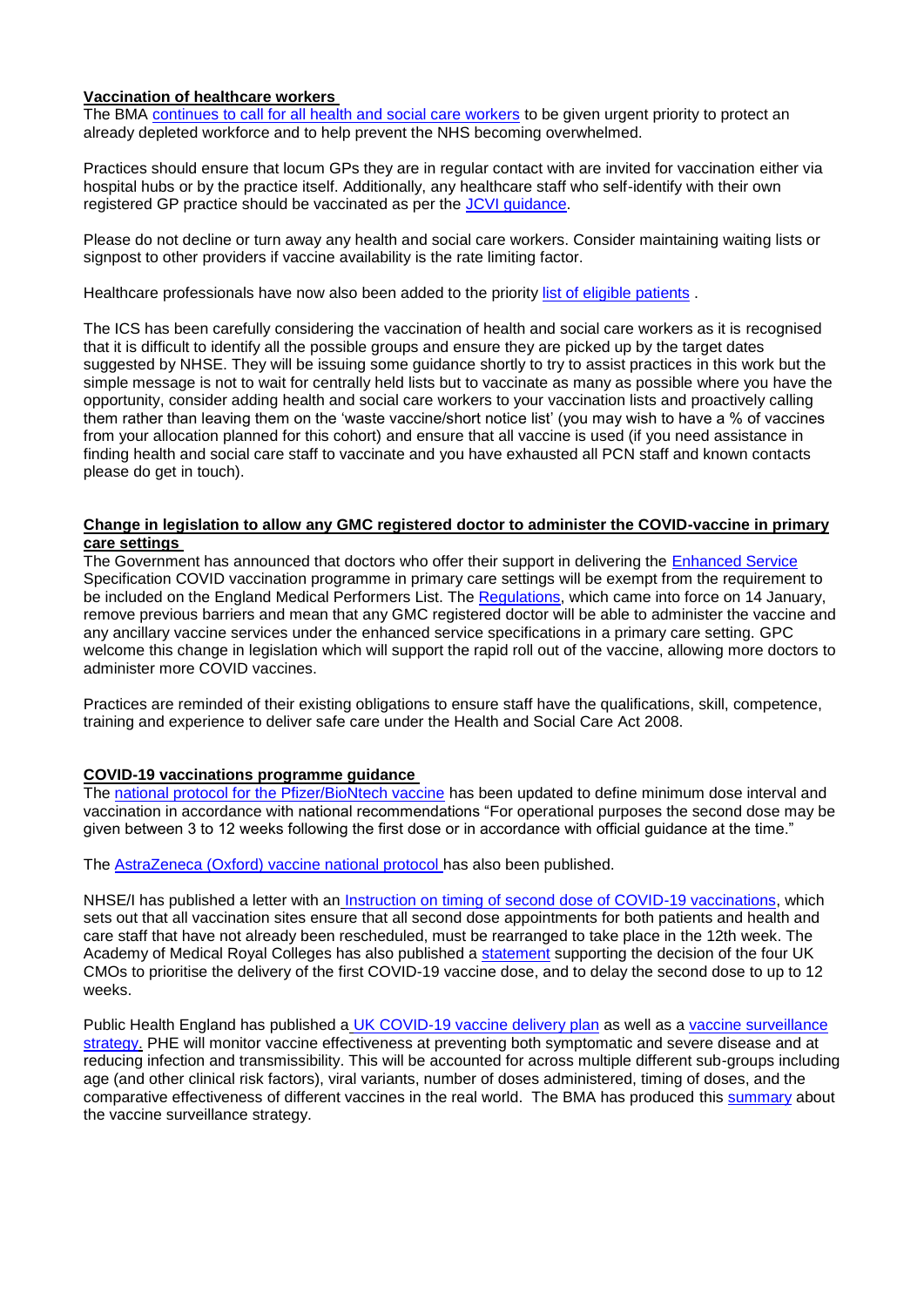The CQC has confirmed in this [letter](https://www.clevelandlmc.org.uk/website/IGP367/files/cqc.pdf) about the administration of the Pfizer-BioNTech Covid-19 vaccination that adhering to *'appropriate, authoritative guidance'* such as JCVI/CMO national guidance on vaccinations *'is considered to be entirely appropriate'*. Similarly, in this letter the [GMC](https://www.clevelandlmc.org.uk/website/IGP367/files/gmc.pdf) advised: '*were a complaint to be received in the future where the sole concern was about a doctor having administered a vaccine in line with the recommendations of JCVI and the four CMOs it seems highly unlikely that this would raise any fitness to practise concerns about the individual'.*

The [BMA's guidance on the COVID-19 vaccination](https://www.bma.org.uk/advice-and-support/covid-19/gp-practices/covid-19-vaccination-programme) programme has been updated to include the national protocols for both vaccines, the updated joint document on workload prioritisation, funding to support rapid care home vaccination, in addition to the other recent information about how access to vaccines for all frontline health and social care workers, and further support to enable practices to prioritise vaccine delivery.

### **Supporting doctors throughout the second COVID-19 wave**

The four Chief Medical Officers, NHSE/I, The General Medical Council and The Academy of Medical Royal Colleges have written [a letter to doctors](https://www.cas.mhra.gov.uk/ViewandAcknowledgment/ViewAlert.aspx?AlertID=103135) on working through the second wave.

# **Workload prioritisation: Level 4 or 5**

GPC have updated their joint [guidance with RCGP on workload prioritisation for primary care,](https://www.bma.org.uk/media/3654/bma-rcgp-covid-workload-prioritisation-nov-2020.pdf?la=en#workload) which sets out what practices should consider doing are in a national lockdown, to help practices during the immense workload pressures are currently under. This is in addition to the set of [further measures](https://www.england.nhs.uk/coronavirus/wp-content/uploads/sites/52/2020/03/C1026_Freeing-up-GP-practices-letter_070121.pdf) agreed with NHSE/I to help and support practices.

### **Update on CQC's regulatory approach**

Following the GPC call on CQC to suspend routine reviews they have now published an [update on their](https://www.cqc.org.uk/news/stories/update-cqcs-regulatory-approach)  [regulatory approach](https://www.cqc.org.uk/news/stories/update-cqcs-regulatory-approach) during the pandemic, which states:

*'For primary medical services we will only inspect in response to significant risk of harm – including concerns raised by people working in services and people using them – and when we cannot seek assurances through other routes. If an inspection is necessary, we will carry out as much activity off-site as possible'*

## **Guidance for clinically extremely vulnerable (CEV) patients**

Following the introduction of another national lockdown, the Government will be sending [a letter](https://www.gov.uk/government/publications/covid-19-letters-to-clinically-extremely-vulnerable-people) with updated guidance to all clinically extremely vulnerable people, which again advises to take extra shielding measures to protect themselves, until at least 21 February 2021. The Government has also extended the offer of a free 4 month [supply of vitamin D](https://www.gov.uk/government/news/at-risk-groups-to-receive-free-winter-supply-of-vitamin-d) supplements for all adults who are clinically extremely vulnerable to support general. Access their updated [guidance for clinically extremely vulnerable people](https://www.gov.uk/government/publications/guidance-on-shielding-and-protecting-extremely-vulnerable-persons-from-covid-19)

GP practices continue remain open and whilst remote consultations should be the main way in which patient care is delivered, when it is clinically necessary to see vulnerable patients face-to-face they would normally be expected to attend the surgery. Read the updated GPC [guidance.](https://www.bma.org.uk/advice-and-support/covid-19/gp-practices/covid-19-toolkit-for-gps-and-gp-practices/protecting-clinically-extremely-vulnerable-cev-patients-formerly-shielding)

## **COVID PPE scheme extended until June 2021**

The Government has announced that it is extending the provision of [free COVID-19 PPE for all health, social](https://www.gov.uk/guidance/ppe-portal-how-to-order-covid-19-personal-protective-equipment)  [care and public sector workers,](https://www.gov.uk/guidance/ppe-portal-how-to-order-covid-19-personal-protective-equipment) until at least the end of June. This will ensure frontline and wider public service workers can continue to access rigorously tested and high-quality PPE.

Practices should continue to access COVID-19 PPE via the [PPE portal.](https://nhs-ppe.co.uk/customer/authentication)

The BMA has also called for enhanced and more appropriate PPE to be made available to staff in all healthcare settings, in a letter to the Government's health minister for prevention, public health and primary care Jo Churchill, and a letter to Public Health England. Read more [here](https://www.bma.org.uk/news-and-opinion/call-for-enhanced-ppe)

## **Lateral flow test ordering**

To ensure that the correct quantities of lateral flow test boxes are delivered to primary care contractors, and that there are enough tests to distribute among staff, any contractors who have placed an order of over 100 test boxes on the PCSE portal have been contacted to confirm, as soon as possible, the number of patientfacing staff and, therefore, the correct number of boxes of tests they wish to receive, to avoid any delays to deliveries.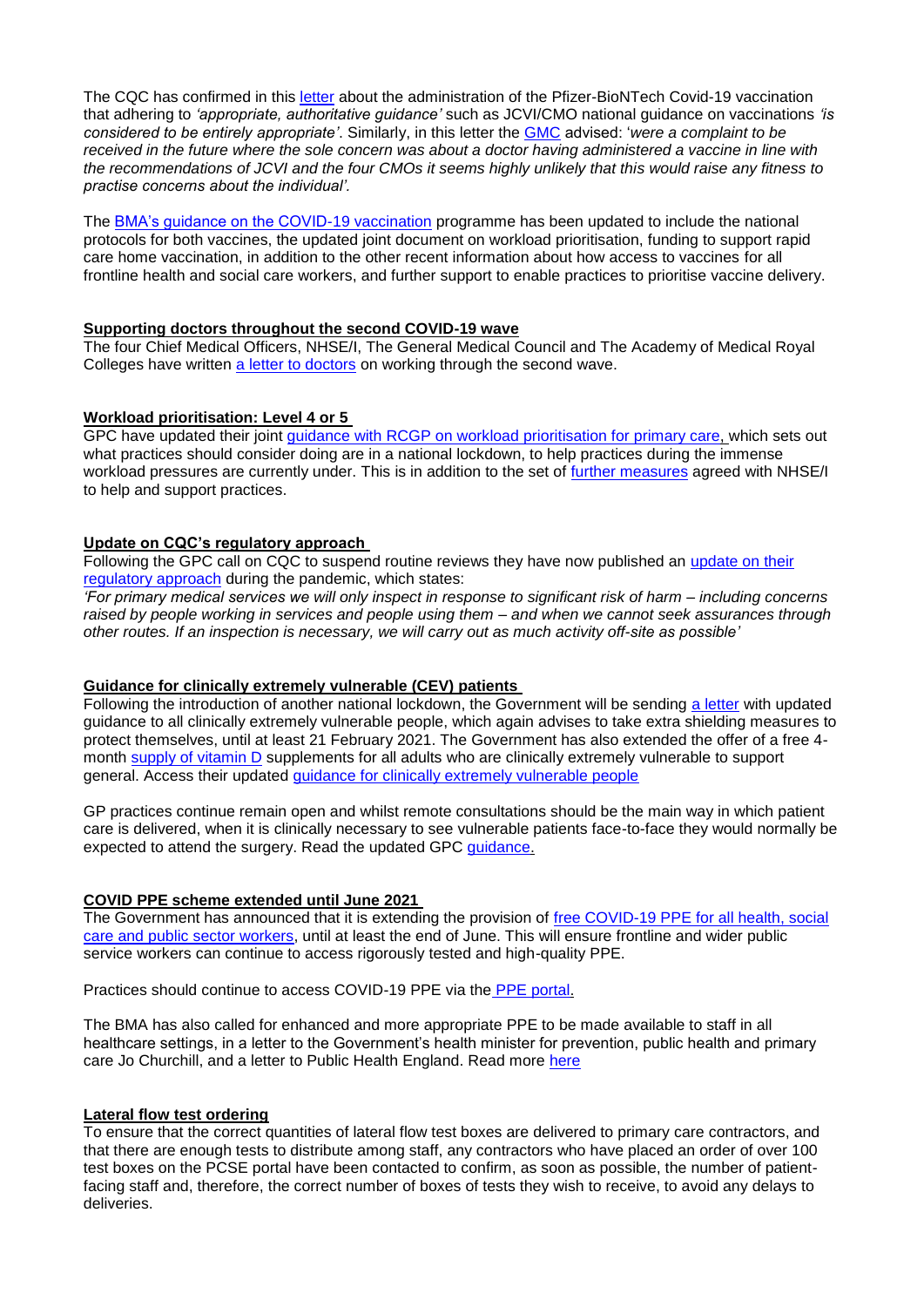### **Vote on future negotiations on the PCN DES and PCN survey results**

We would like to remind you that the vote of the profession as to whether GPC England should continue negotiations on the PCN DES is open until 23:59 on Tuesday 19 January (the vote is open to all GPs in England, regardless of contractual status (partner/sessional/trainee) or BMA membership status.

The ballot has been designed with the agreement and in careful collaboration with GPC England and the LMC England conference chair and agenda committee, as well as in consultation with the BMA's internal experts on survey design. Read more about the vote [here](https://www.bma.org.uk/PCNDES)

### **Pulse oximetry guidance update**

The guidance for pulse oximetry to detect early deterioration of patients with COVID-19 in primary and [community care settings](https://www.england.nhs.uk/coronavirus/publication/pulse-oximetry-to-detect-early-deterioration-of-patients-with-covid-19-in-primary-and-community-care-settings/) has been updated. Pulse oximeters can be used as a tool for patients most at risk of poor outcomes from COVID-19. It is used to identify oxygen levels and warn the patient to the risk of 'silent hypoxia' and rapid deterioration at home.

## **Pre-registration for offenders leaving prison**

The contractual requirement of the [General Medical Services \(GMS\) Contract 2017/18](https://www.england.nhs.uk/wp-content/uploads/2018/01/17-18-gms-contract.pdf) (page 64) to accept patients from the secure estate prior to their release has increased importance during the COVID-19 pandemic. Among other benefits, pre-registration may help the smooth rollout of the COVID-19 vaccine. For individuals leaving the secure estate between the first and second doses of their vaccination who have been registered with a community GP, their GP record will be updated with their vaccination status. GP practices are asked to ensure that processes are in place to meet this contractual requirement, with information on how to do this [here.](https://www.england.nhs.uk/publication/process-for-registering-patients-prior-to-their-release-from-prison/)

### **NHSE/I legislative proposals on Integrated Care Systems**

The BMA has responded to [new legislative proposals](https://www.england.nhs.uk/wp-content/uploads/2020/11/261120-item-5-integrating-care-next-steps-for-integrated-care-systems.pdf) put forward by NHSE/I, which would see ICSs (Integrated Care Systems) made statutory bodies and could dramatically alter the role of CCGs.

In the [response,](https://www.bma.org.uk/media/3650/bma-consultation-response-integrated-care-systems-england-jan-2021.pdf) the BMA are critical of the manner in which the consultation has been carried out but also examine the potential implications of the proposals which, we believe, are currently incapable of delivering the integrated and collaborative NHS that staff and patients need. GPC have also set out where they believe further changes have to be made - both to the proposals and to the present system itself - including highlighting the need for strong clinical voices within ICSs and for the NHS to be made the preferred provider of NHS services, for example. They have been clear about the fundamental importance of the independent contract system for general practice and of the role of LMCs as the representative of all GPs in an area.

The response is now available on the BMA website [here](https://www.bma.org.uk/media/3650/bma-consultation-response-integrated-care-systems-england-jan-2021.pdf) and should you have any questions regarding it or the proposals themselves please contact [info.policy@bma.org.uk](mailto:info.policy@bma.org.uk)

## **Fit notes (med 3)**

GPs are reminded that they are still required to issue fit notes (med 3) as normal. There are specific scenarios relating to COVID-19 where patients can use the isolation note service, instead of seeing a GP, as outlined below. Please do not signpost patients to NHS 111 in order to get a fit note as they are not provided by the service. During the pandemic DWP is encouraging employers to use their discretion as to what medical evidence is required to support periods of sickness absence.

Previously advice was issued on issuing fit notes (med 3s) remotely during the pandemic, which remains in place until further notice. A properly signed and scanned fit note sent via email to the patient will be regarded as 'other evidence' and will be accepted by DWP for benefit purposes. Not signing fit notes can mean that they are rejected by employers and DWP, so we have been asked to remind GPs that fit notes must be signed. The original hard copy does not need to be retained if there is an electronic copy of the fit note in the medical record.

If the patient is unable to receive their fit note electronically, they will be required to collect a hard copy from the practice or it will posted to them, at the practice's discretion. Isolation note service: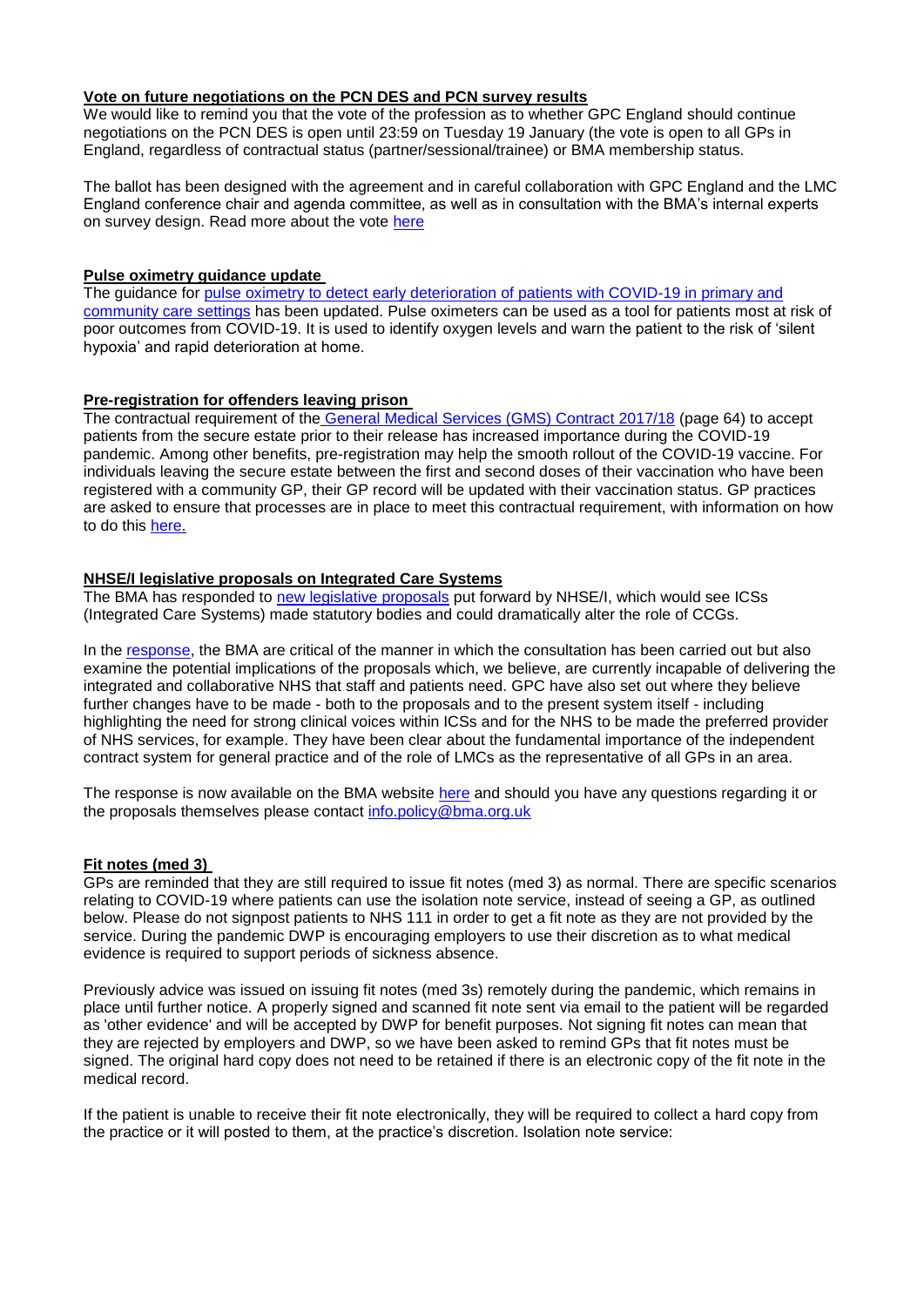The isolation service does not provide fit notes (med 3s). It is an automated service that can be used to provide evidence of the need to self-isolate by those who:

- Have symptoms of coronavirus
- live with someone who has symptoms of coronavirus
- are in a support bubble with someone who has symptoms of coronavirus
- have been told to self-isolate by a test and trace service

It can be used to cover continuing periods of isolation if patients still have symptoms or develop new symptoms following their initial isolation period.

#### **Tees Valley Primary Care Training Hub - General Practice opportunities**

The Primary Care Training Hub is a collaboration between all Tees Valley Federations, Tees Valley CCG, CLMC and HENE. The hub carries out valuable work for you and with you to cover all aspects of general practice development and promotes many opportunities that have been identified as real benefit to practices by those working within local practices. Below are details of just some of the current opportunities and work from which you may wish to benefit.

### **COVID-19 Vaccine for Cancer Patients**

This is a 30-minute [session](https://www.clevelandlmc.org.uk/website/IGP367/files/covid.pdf) and there will be an opportunity to submit questions to speakers throughout the webinar.

Date: Wednesday 27<sup>th</sup> January 1.00-1.30pm

The webinars will cover a number of questions, including:

- Can patients on cancer treatment have the vaccine? Are there any exceptions?
- Does it matter when they have the vaccine in their treatment cycle? Do they need to be vaccinated prior to starting treatment?
- When will cancer patients get the vaccine? Which group are they in?
- Is either vaccine preferable?

Register here: <http://bit.ly/38pFF1G>

#### **Annual Health Checks for People with Learning Disabilities - The Basics**

Date: Wednesday the 20th January and 27<sup>th</sup> January at 7pm further dates coming in February and March.

FREE, short (30 minutes) and snappy webinars on how and why we do Annual Health Checks for People with Learning Disabilities.

- For anyone working in General Practice who wants to learn more
- Covers what is needed for QOF
- Written and presented by General Practice Nurses with a special interest in Learning **Disabilities**
- CPD certificate for your portfolio available

Please see this [flyer](https://www.clevelandlmc.org.uk/website/IGP367/files/ld%20trainig.pdf) for further information on how to book a space.

If you have any further queries please don't hesitate to get in touch with either Catrina [catrina.lowe@nhs.net](mailto:catrina.lowe@nhs.net) or Sam [samanthacave.hash@nhs.net](mailto:samanthacave.hash@nhs.net)

#### **Nuffield Health's CPD Programme**

Nuffield Health is pleased to advise that Nuffield Health's CPD Programme for this quarter is now live. In order to provide a wider range of guest speakers, they have collaborated with Tees Valley Primary Care Training Hub and are delighted to be able to offer training which is of particular relevance to primary care in the current climate. Topics such as mental health, depression, eating disorders and sexual health all feature in this year's programme.

As with all of their CPD there is no charge for these education sessions. All training will now take place online, using MS Teams.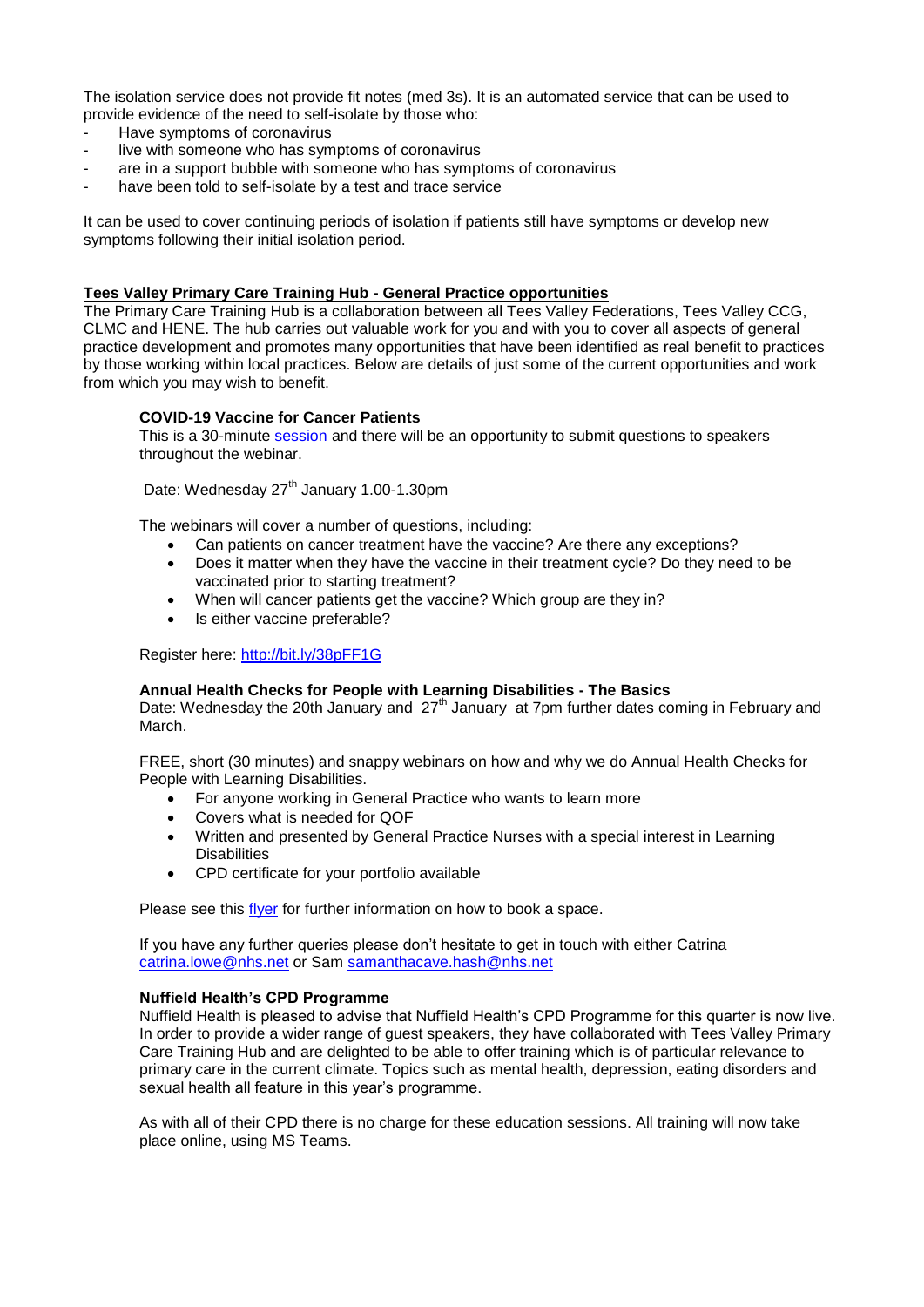A summary of the dates and topics is below.

Tuesday 2 February – 6.30pm 'Managing Anxiety & Depression in Adults During the Pandemic' – Guest Speaker Dr Baxi Sinha Weds 10 February – 6.30pm 'Caring for Young People with Mental Health Issues in Primary Care' – Guest Speaker Dr Fiona Smith Weds 24 March – 6.30pm 'Transgender Awareness – an update' – Guest Speaker Ellie Lowther from Essential Learning Curve Weds 14 April – 6.30pm 'Emergency Contraception & Bleeding Abnormalities (when & where to refer) – Guest Speaker Dr Anagha Nadgir

Individual invites with agenda and guest speaker biogs will be circulated to practices for GPs & healthcare professionals. As usual, places can be booked by emailing [tees.events@nuffieldhealth.com](mailto:tees.events@nuffieldhealth.com)

## **Funded immunisation and vaccination courses**

The Primary Care Training Hub have been looking at ways that we can support with the current need for additional vaccinators. We have some funding available to commission some vaccination training for our local workforce. To help with planning for this it would be helpful to know how many staff within your practice require either initial training or an update session over the coming 6 months.

The training will be the core vaccination training but will not cover the Covid Vaccinations there will still be a requirement to complete the elfh associated modules for staff administering the covid vaccines as well as the competency assessment. The training hub are looking to hold a Q+A session following the core training with local nurses with covid vaccination experience to answer any questions that are specific to the vaccines.

Please could you email [samanthacave.hash@nhs.net](mailto:samanthacave.hash@nhs.net) with the staff roles and numbers who require either a core or update training session within the next 6 months, if you are currently recruiting into posts it would be helpful to include these in your numbers.

If you have any questions then please do not hesitate to get in touch with Sam Cave.

### **Mental health and wellbeing – looking after you and your practice team**

**Leadership Support Circles (National Autumn Offer 2020-2021)**

Leadership Support Circles are part of the National Health and Wellbeing response to Covid19 to support the wellbeing of #OurNHSPeople. They provide evidence-based guidance and tools in a series of short, themed and interactive online sessions based on 10 principles for leading compassionately. Leadership Support Circles are a reflective space for managers at all levels to come together in a multi-disciplinary setting to share their experiences and be heard. Further information and how to register click the link [here](https://people.nhs.uk/event/leadership-circles-autumn-series/)

**GP appraisal leads and GP tutors offer of telephone support conversations** remain for any GP who feels they would like to talk through any aspect of their professional/personal life that has been affected by Covid. To organise a telephone support conversation, either with the appraisal lead or with a GP tutor, please contact the appraisal team, or email [di.jelley@nhs.net](mailto:di.jelley@nhs.net)

**Crisis Coaching & Mentoring:** [Coaching and mentoring sessions are available now](https://nhs.us5.list-manage.com/track/click?u=2bb00c8eecef5a74724810a2d&id=5697e08ec5&e=1f76f620d3) for all NHS and Health and Social Care leaders. Delivered by The Centre for Army Leadership and Meyler Campbell Coaching, these sessions are designed to support with the huge pressure on the ability of the NHS to deliver safe, high-quality care, sharpen focus on meeting the core needs of staff, ensuring wellbeing and sustained motivation to deal with this rapidly changing situation. The intervention will give leaders an understanding of crisis leadership that goes beyond what is necessary, and focused on engagement and motivation through Covid19. Further information and how to register [see link here](https://people.nhs.uk/support-for-leaders/coaching-and-mentoring-for-leaders/)

CLMC continue to [offer wellbeing services via](https://www.clevelandlmc.org.uk/page1.aspx?p=20&t=2) **Validium for ALL working in general practice** within Tees (including locums). We understand that a number of staff have accessed this confidential service and it has been well received. It will remain in place until at least 1 April 2021.

The BMA's report on the [mental health and wellbeing of the medical workforce](https://www.bma.org.uk/advice-and-support/nhs-delivery-and-workforce/mental-health-of-doctors-and-medical-students/improving-the-mental-wellbeing-of-doctors-and-medical-students) which sets out ten recommendations to be addressed to protect staff during the pandemic and in the future. The BMA continues to offer **[wellbeing services](https://www.bma.org.uk/advice-and-support/your-wellbeing#wellbeing-support-services) and confidential 24/7 counselling and peer support** for all doctors and medical